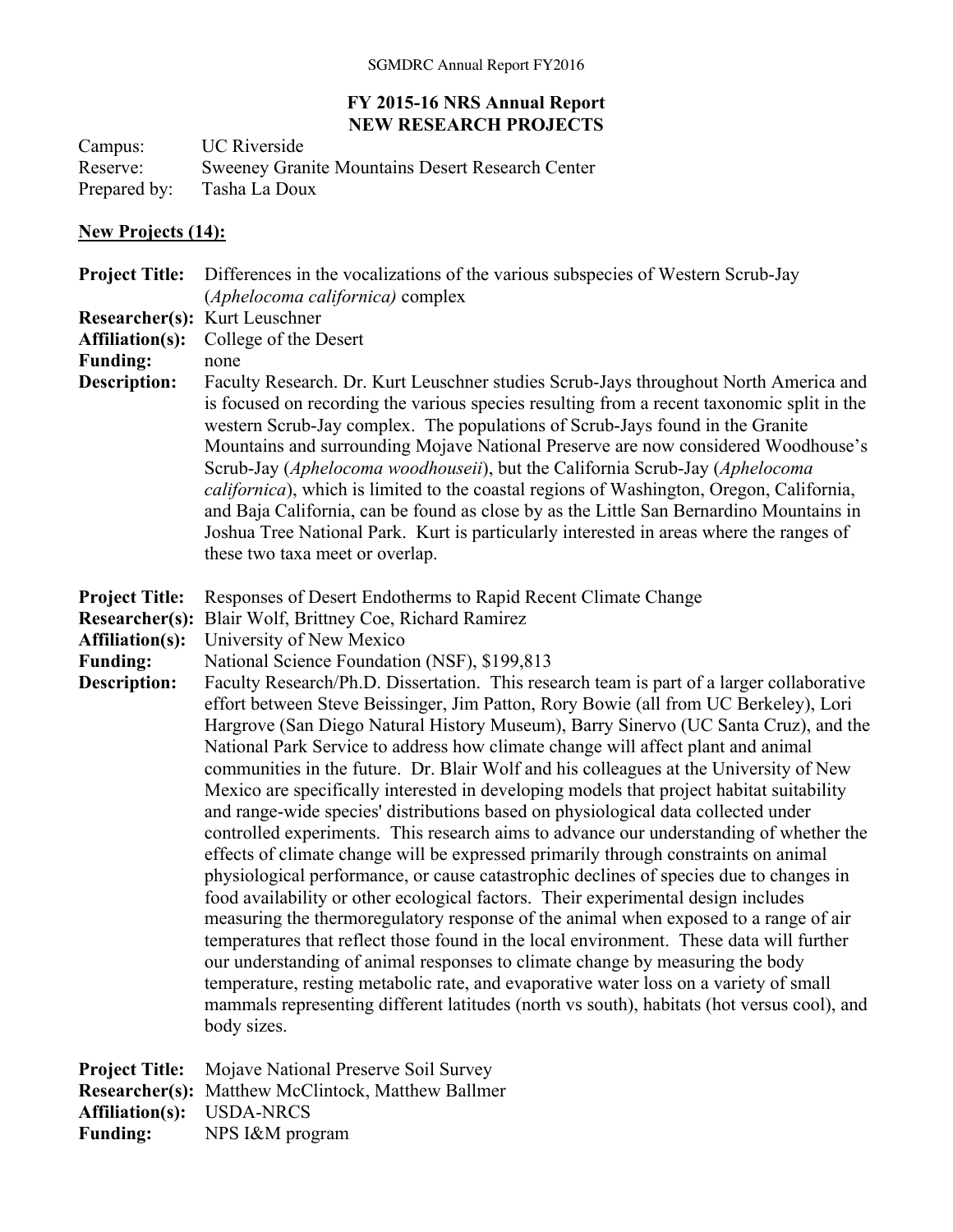**Description:** Government Research. Standard descriptions of soil profiles and plant communities for the Mojave National Preserve (Preserve) are being developed as one of 12 major inventory efforts supported by the National Park Service Inventory and Monitoring Program. In addition to the written descriptions and reports, NRCS will provide a geospatial map of soil types for the entire Preserve. **Project Title:** Geographic variation in *Uta stansburiana* **Researcher(s):** Kinsey Brock, Danielle Edwards **Affiliation(s):** UC Merced **Funding:** Society for the Study of Evolution, Rosemary Grant Award: \$2500 **Description:** Ph.D. Dissertation. Kinsey Brock is interested in genetic, behavioral, and ecological mechanisms underlying adaptive evolution in lizards. Her most recent research considers the ecological landscape as a driver of geographic variation in morph types of *Uta stansburiana*, a wide-ranging lizard with well-documented polymorphisms. By combining molecular genetics, demography, phylogenetics, and ecology, she hopes to learn more about the role of geographic and environmental variation in morphic speciation. **Project Title:** Land Conservation in the Eastern Mojave Desert **Researcher(s):** Julia Sizek **Affiliation(s):** UC Berkeley **Funding:** none **Description:** Ph.D. Dissertation. This research project seeks to understand contemporary land conservation in the eastern Mojave Desert of southeastern California, focusing specifically on the regions of the Mojave and Colorado Deserts that can be roughly circumscribed as north of I-10 and south of I-15. Julia hopes to understand several aspects of land conservation and conflict over public lands management, including conflicts over ranching, resource use, biological resources, and cultural and historic resources. In addition to her interest in conflicts over the appropriate use for desert lands, she is also interested in processes effecting education about the desert, for example how public outreach and educational programs for undergraduate and early-term graduate students are presently administered. This qualitative research will be conducted through interviews, archival research, and participant-observation with local landowners, nonprofit conservation organizations, and government agencies. **Project Title:** ISEECI Collaborative Research: Ecophysiological Instruments for Measuring Biotic Climate Impacts Across Western Field Stations **Researcher(s):** Barry Sinervo, Amy Whipple, Susan Mazer, Paul Fikkema, Anthony Ambrose **Affiliation(s):** UC Santa Cruz, UC Berkeley, UC Santa Barbara, Northern Arizona University **Funding:** Collaborative Proposal: Ecophysiological Instruments for Measuring Biotic Climate Impacts Across Western Field Stations (grant# 1522558), NSF, \$444,961.00 **Description:** Faculty Research. The UC-wide Institute for the Study of Ecological and Evolutionary Climate Impacts (ISEECI) offers a platform for synthesizing past, current and future environmental change research, and for understanding and potentially mitigating future climate impacts. ISEECI leverages the UC Natural Reserve System as a biologically and geographically diverse laboratory to study the effects of climate change on California ecosystems. ISEECI was created with the support of one of the first UC Research Initiatives President's Research Catalyst Awards, \$1.9 million over four years. Using this funding, ISEECI will facilitate research for faculty, postdoctoral fellows and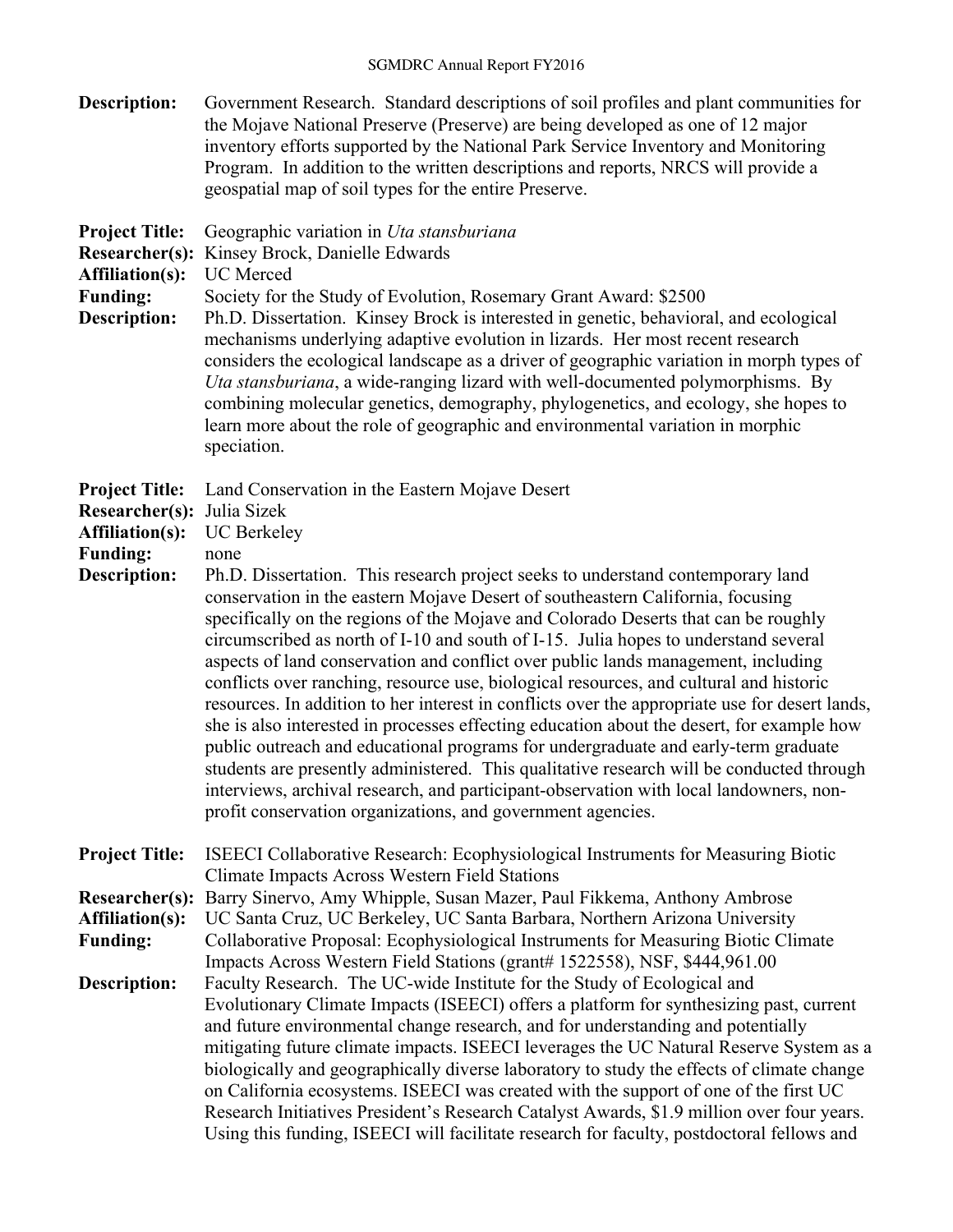graduate students from a variety of institutions. The overall goal is to test the feasibility of novel approaches for discovering ecosystem-wide responses to climate change. Here at the Sweeney Granite Mountains Desert Research Center, a team of scientists has deployed temperature sensors and phenocams to test their viability as a means to monitor seasonal changes in plants and animals.

- **Project Title:** Toward a conservation physiology of Californian flora: assessing drought vulnerability and its variation with plant size across species and ecosystems
- **Researcher(s):** Camila Medeiros, Lawren Sack
- **Affiliation(s):** University of California, Los Angeles
- **Funding:** Ecological Society of America, Forrest Shreve Award
- **Description:** Ph.D. Dissertation. The goal of this research project is to quantify the vulnerability of common species to drought in key ecosystems of California. Specifically, Camila's dissertation will focus on quantifying physiological traits, such as leaf hydraulic conductance (Kleaf), osmotic potential at full turgor and turgor loss point (ft and tlp), gas exchange and leaf water potential, as well as structural and compositional analyses, including anatomy, leaf venation, nutrient concentrations and carbon isotopes, which provide important indices of drought response. She hopes to develop new predictive tools for California species and increase mechanistic understanding of drought responses, which will then improve our understanding of how climate change may impact species distributions and vulnerabilities. While visiting the Sweeney Granite Mountains Desert Research Center they collected stem cuttings from 28 species of common desert shrubs, then transported them back to UCLA where they collected physiological data and preserved leaf material for anatomical analyses.
- **Project Title:** Erosion of lizard diversity by climate change and altered thermal niches
- **Researcher(s):** Rafael Resendiz, Barry Sinervo, Barbara Larrain
- **Affiliation(s):** UC Santa Cruz, Universidad Nacional Autónoma de México
- **Funding:** National Science Foundation
- **Description:** Post-doctoral research. The objective of this research is to assess extinction risk of a variety of lizard species throughout North America, but mostly focused in the southwestern U.S. and Mexico. Dr. Sinervo has been using the Granite Mountains for this project for a number of years and for a variety of lizard species, but Rafael Resendiz is especially interested in the Gila Monster. The researchers have been using polyvinylchloride (PVC) pipe models with data-loggers to record operative temperatures in three types of microsites: one at sunny sites, one in shade, and one in a sun/shade mosaic. Operative temperatures represent the equilibrium of an inanimate object with its habitat and thus allow exploration of the thermal environment at the spatial scale experienced by the lizards. The PVC models are made to be similar in size and shape to the lizard species being tested, as well as painted with reflective spray paint to approximate the reflectivity of their skin. Temperature is recorded every 30 min from 07:30 to 21:30 h to estimate the distribution of operative temperature throughout the potential activity period of the lizard. These models are being deployed across the historic and current geographic range of where the lizards are found, as well as in areas thought to represent future refugia.

**Project Title:** Fire on the Mojave: Stories from the Deserts and Mountains of Inland Southern California

**Researcher(s):** Ruth Nolan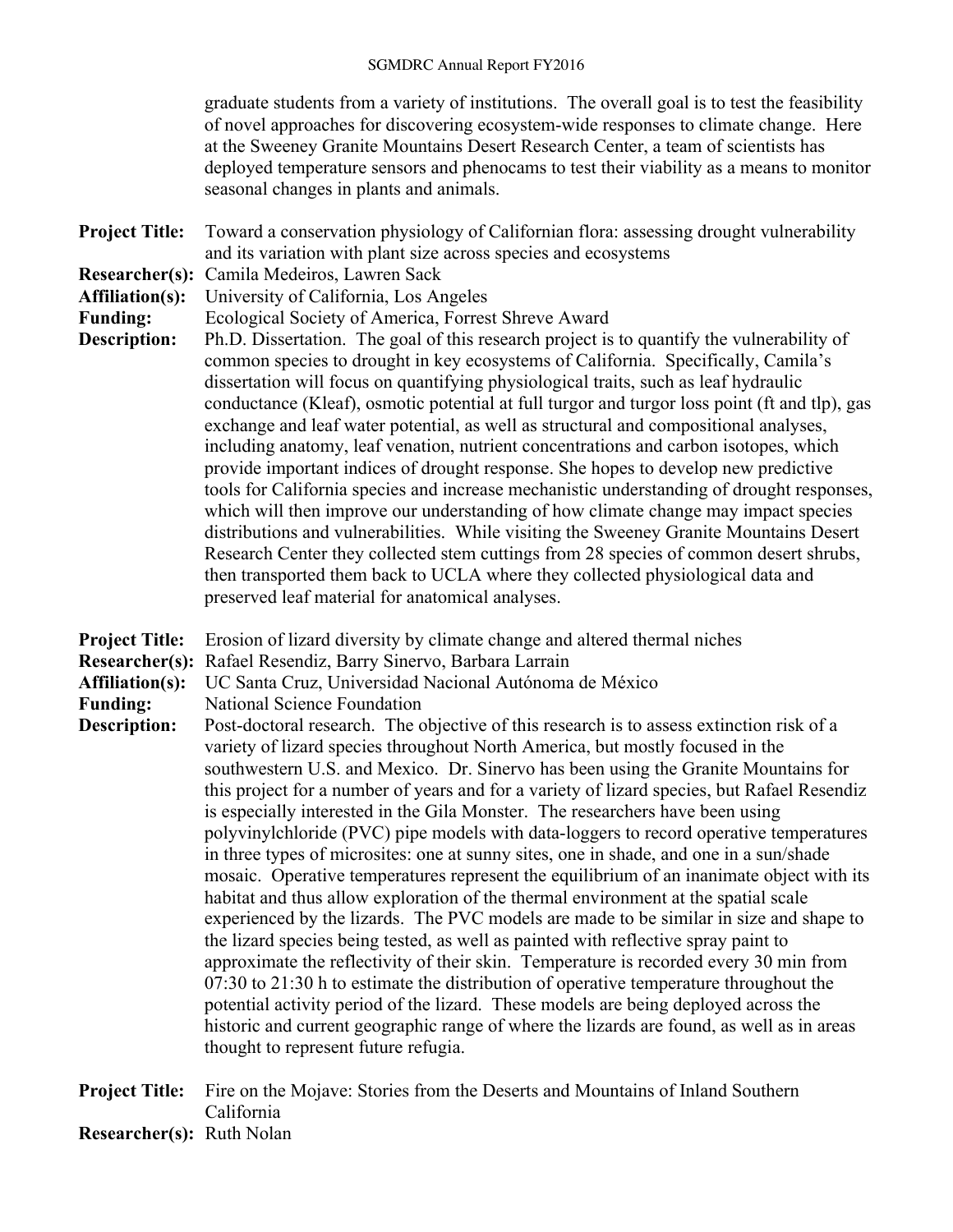| <b>Affiliation(s):</b><br><b>Funding:</b><br><b>Description:</b>                                            | College of the Desert<br>none<br>Faculty Research. In addition to being a professor of English and Creative Writing at<br>College of the Desert, Ruth Nolan is a poet, author, and editor of many literary<br>achievements. Her current book project, "Fire on the Mojave: Stories from the Deserts<br>and Inland Southern California Mountains" aims to capture the role and impact of<br>wildfires in the arid regions of southern California. She will be incorporating both<br>experiential narratives as well as scientific research from a variety of sources to foster a<br>wider community awareness and discourse on fire science, fire ecology, and the impact                                                                                                                                                                                                                                                                                                                                                                                     |
|-------------------------------------------------------------------------------------------------------------|--------------------------------------------------------------------------------------------------------------------------------------------------------------------------------------------------------------------------------------------------------------------------------------------------------------------------------------------------------------------------------------------------------------------------------------------------------------------------------------------------------------------------------------------------------------------------------------------------------------------------------------------------------------------------------------------------------------------------------------------------------------------------------------------------------------------------------------------------------------------------------------------------------------------------------------------------------------------------------------------------------------------------------------------------------------|
| <b>Project Title:</b><br>Researcher(s):<br><b>Affiliation(s):</b><br><b>Funding:</b><br><b>Description:</b> | of major wildfire events on the people and land of the Mojave Desert.<br><b>Terrestrial Species Stressor Monitoring</b><br>Griffin Capehart, Scott Newton<br>California Department of Fish and Wildlife<br>California Department of Fish and Wildlife<br>Government Research. In response to an Executive Order by the Governor, the CDFW<br>has been tasked with implementing a monitoring protocol at over 300 locations<br>throughout the Great Valley and Mohave Desert ecoregions to preserve and protect the<br>state's fish and wildlife resources in these regions. The monitoring data will be used to<br>better understand the impacts of habitat conditions, including drought, on the distribution<br>and abundance of wildlife species. This team of biologists focused their research at<br>Snake Spring in the Granite Mountains, where they recorded presence and abundance of<br>birds, reptiles, amphibians, bats, and other mammals. This data will help develop<br>occupancy and abundance models for a number of species in the desert. |
| <b>Project Title:</b><br>Researcher(s):<br><b>Affiliation(s):</b><br><b>Funding:</b><br><b>Description:</b> | California Upland Gamebird Proposal: Development of a Survey Protocol for Quail and<br>Doves in Relation to Landscape Level Habitat Assessments<br>Michael Casazza, Cory Overton, Angela Merritt<br><b>USGS Western Ecological Research Center</b><br>CA Dept. Fish & Wildlife, Pheasants Forever/Quail Forever<br>Government Research. A team of wildlife biologists from USGS and US Fish &<br>Wildlife Service utilized the Center while conducting monitoring surveys for Gambel's<br>Quail throughout Mojave National Preserve and the surrounding BLM lands. This was<br>part of a larger effort to test monitoring protocols developed to assess population size,<br>trends, and distribution of Quail and Dove species throughout the Mojave, Great Basin,                                                                                                                                                                                                                                                                                           |
| <b>Project Title:</b><br>Researcher(s):<br><b>Affiliation(s):</b><br><b>Funding:</b><br><b>Description:</b> | and Sonoran Deserts. Ultimately, this monitoring program is meant to provide land<br>management agencies with a means to characterize and catalog relevant environmental<br>conditions over large spatial and temporal scales.<br>Environmental factors that affect seed count and germination rates in invasive Mojave<br>populations of Sahara mustard (Brassica tournefortii)<br>Brian Alfaro, Diane L. Marshall<br>University of New Mexico<br>Joshua Tree National Park Association, \$4,000<br>Ph.D. Dissertation. Brian is a Ph.D. student at the University of New Mexico, working<br>with Dr. Diane Marshall. His interests include evolutionary and ecological processes<br>that contribute to invasiveness in plants, as well as identifying advantageous traits that<br>allow a plant to be invasive outside their native range. Brian's dissertation will focus on                                                                                                                                                                              |